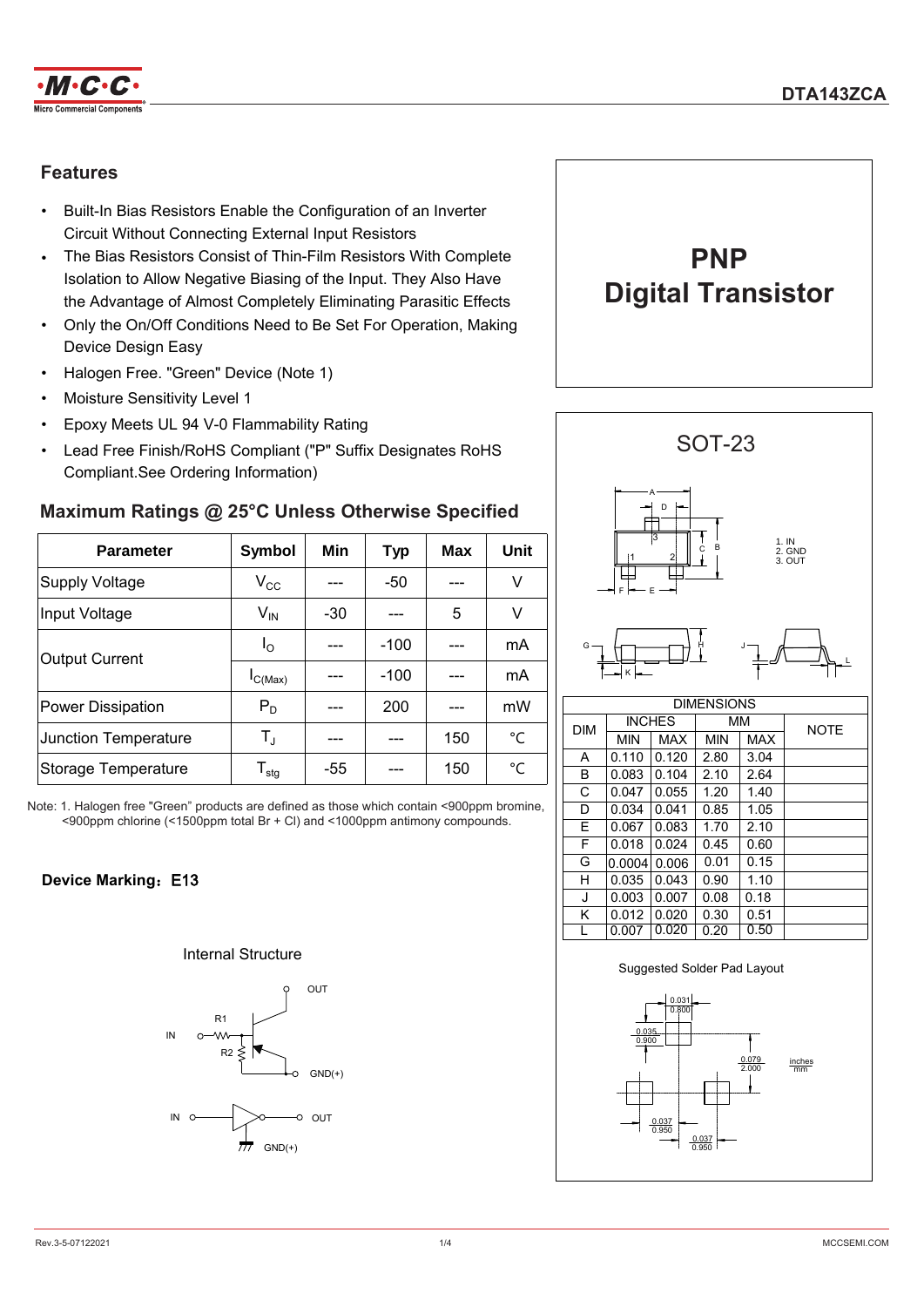

# **Electrical Characteristics @ 25°C Unless Otherwise Specified**

| Parameter                   | Symbol       | Min    | <b>Typ</b> | <b>Max</b> | <b>Unit</b> | <b>Conditions</b>                              |
|-----------------------------|--------------|--------|------------|------------|-------------|------------------------------------------------|
| Input Voltage               | $V_{I(off)}$ | $-0.5$ | $---$      | $---$      | V           | $ V_{CC}$ =-5V, I <sub>O</sub> =-100µA         |
|                             | $V_{I(0n)}$  | ---    | $---$      | $-1.3$     | V           | $V_0$ =-0.3V, I <sub>o</sub> =-5mA             |
| Output Voltage              | $V_{O(0n)}$  | ---    | $---$      | $-0.25$    | V           | $I_0$ =-10mA, $I_1$ =-1mA                      |
| Input Current               |              |        |            | $-1.8$     | mA          | $V_i = -5V$                                    |
| <b>Output Current</b>       | $I_{O(off)}$ | ---    | $---$      | $-0.5$     | μA          | $ V_{CC}$ =-50V, V <sub>I</sub> =0             |
| <b>IDC Current Gain</b>     | $G_I$        | 80     | $---$      | ---        |             | $V_0 = -5V$ , $I_0 = -5mA$                     |
| Input Resistance            | $R_1$        | 3.29   | 4.7        | 6.11       | KΩ          |                                                |
| Resistance Ratio            | $R_2/R_1$    | 8      | 10         | 12         |             |                                                |
| <b>Transition Frequency</b> | $f_T$        | ---    | 250        | ---        | MHz         | $ V_{CE}$ =-10V, I <sub>E</sub> =5mA, f=100MHz |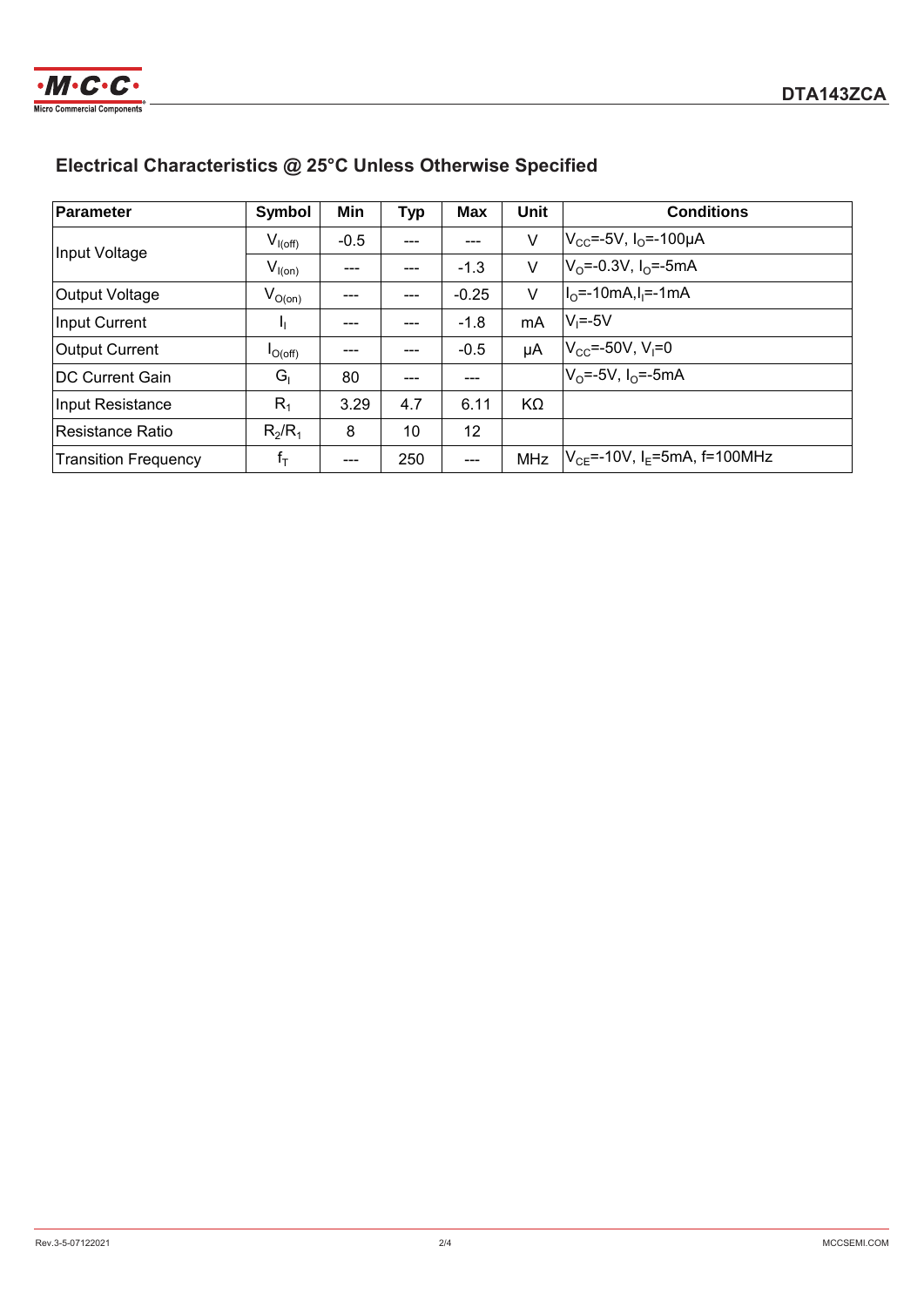



### **Curve Characteristics**



Fig. 3 - Input Voltage (off) Characteristics







Fig. 2 - Input Voltage (on) Characteristics



Fig. 4 - Output Voltage Characteristics